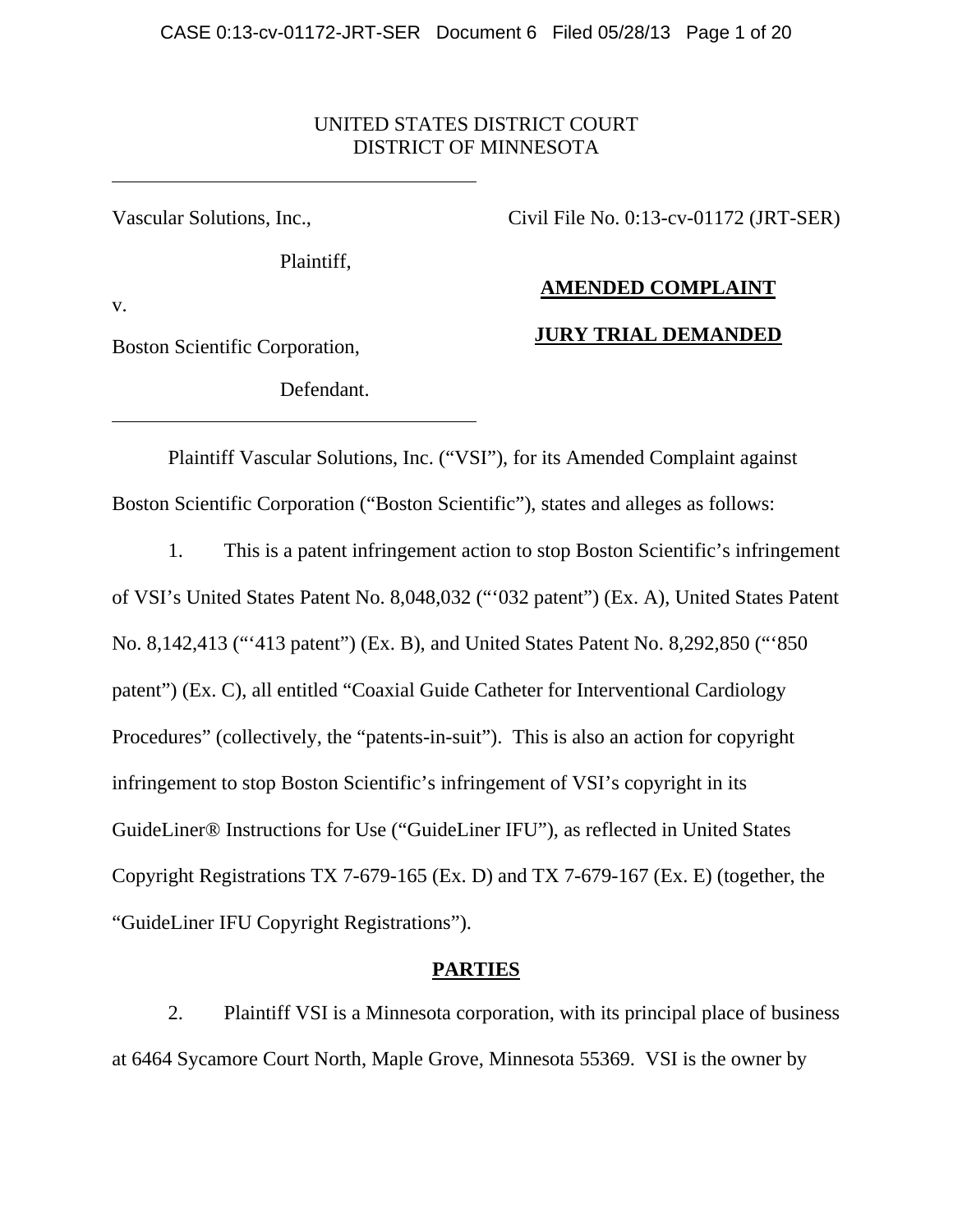#### CASE 0:13-cv-01172-JRT-SER Document 6 Filed 05/28/13 Page 2 of 20

assignment of the patents-in-suit and the owner of the GuideLiner IFU copyrights and the GuideLiner IFU Copyright Registrations.

3. Defendant Boston Scientific is a Delaware corporation, with its corporate headquarters at One Boston Scientific Place, Natick, Massachusetts 01760. Boston Scientific also maintains a place of business and manufacturing operations at Two Scimed Place, Maple Grove, Minnesota 55331, and in numerous other states and countries.

### **JURISDICTION AND VENUE**

4. This action arises under the Patent Act, 35 U.S.C. § 1 *et seq*. and the Copyright Act, 17 U.S.C. § 101, *et seq*.

5. This Court has jurisdiction over the subject matter of this action under 28 U.S.C. §§ 1331 and 1338(a).

6. The Court has personal jurisdiction over Boston Scientific, because Boston Scientific maintains places of business within the State of Minnesota and this district; Boston Scientific regularly conducts business in the State of Minnesota and this district; and VSI's cause of action arises directly from Boston Scientific's infringing actions by manufacturing, marketing and selling the infringing Guidezilla™ product in the State of Minnesota and this district and by copying the GuideLiner IFU and distributing copies of the infringing Guidezilla IFU in the State of Minnesota and this district.

7. Venue is proper in the District of Minnesota pursuant to 28 U.S.C. §§ 1391(a) and 1400(a), (b).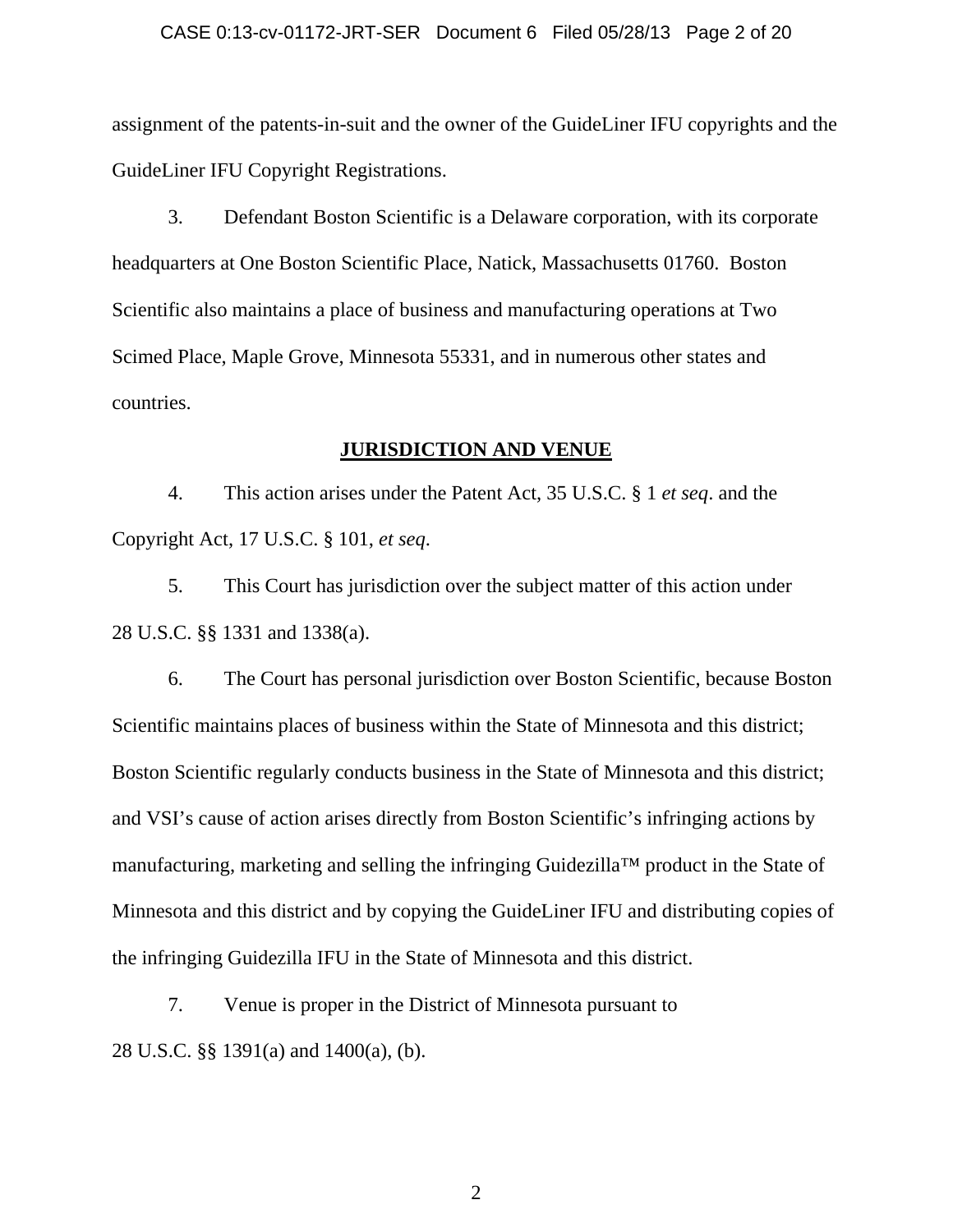### **BACKGROUND**

### **Vascular Solutions, its GuideLiner Product, and the Patents-in-Suit**

8. Formed in 1997, VSI is a medical device company focused on bringing new clinically unique solutions for vascular diseases to physicians worldwide. VSI has developed and markets over 75 different medical device products through its 91employee U.S. sales force and international distribution network covering 49 countries. VSI's annual revenue in 2012 was \$98 million.

9. Starting in 2004, VSI's Chief Executive Officer, Howard Root, along with VSI employees Gregg Sutton, Jeffrey Welch, and Jason Garrity (together, the "Inventors"), conceived of a new idea and developed that idea into VSI's GuideLiner catheter. VSI's GuideLiner catheter is a medical device used in coronary catheterization medical procedures to provide stable access to the coronary arteries and thereby facilitate the placement of stents and other medical devices for the treatment of coronary artery disease. The GuideLiner catheter uses rapid exchange or "rail" technology to make the catheter easy to deliver and consistent with the lengths of other devices used in coronary catheterization procedures.

10. On May 3, 2006, the Inventors filed an application for a U.S. patent on their invention that would issue as the '032 patent.

11. The '032 patent issued on November 1, 2011. VSI is the assignee and sole owner of the '032 patent.

12. The Inventors filed two additional divisional U.S. patent applications relating to aspects of their invention that were issued as the '413 patent on March 27,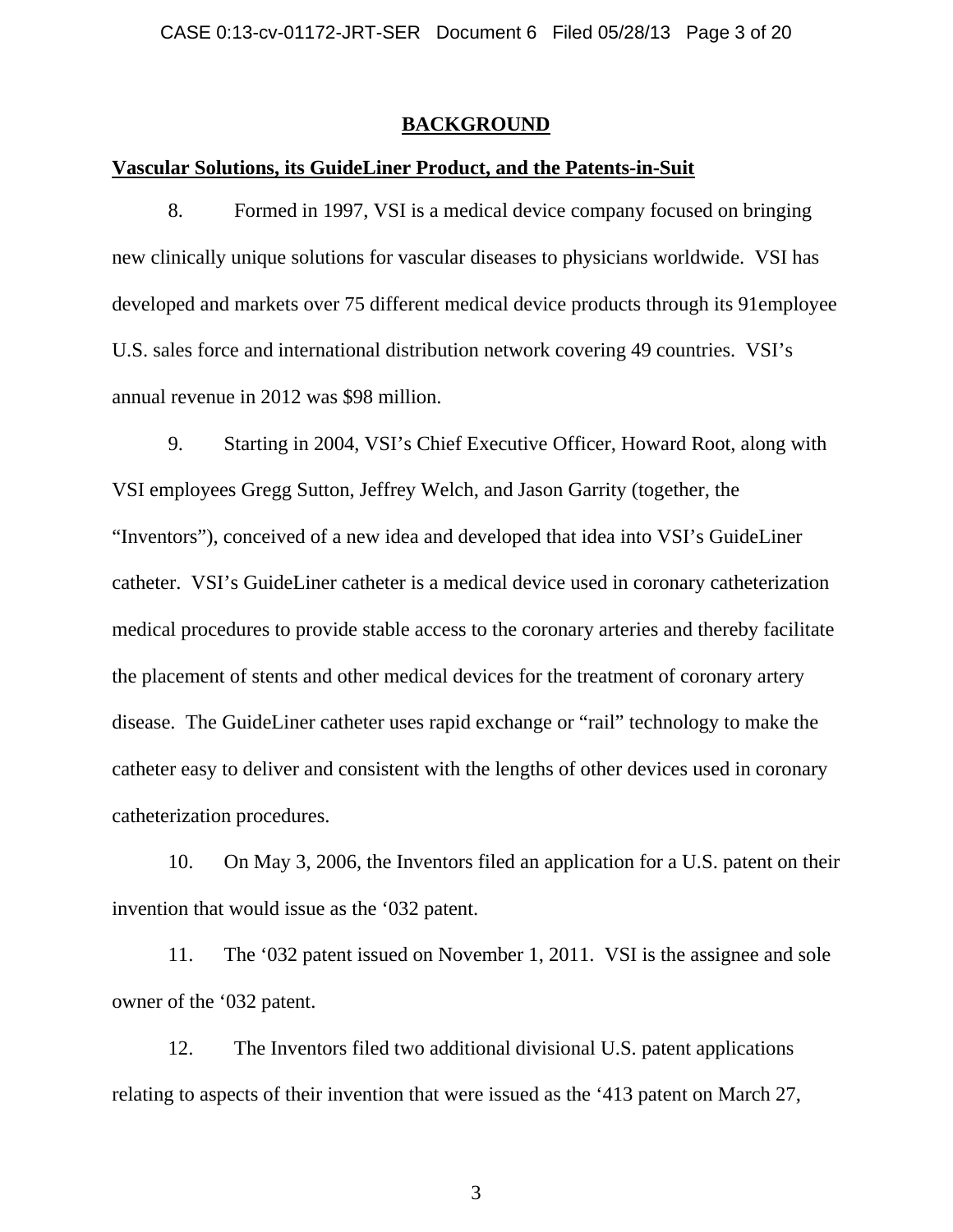#### CASE 0:13-cv-01172-JRT-SER Document 6 Filed 05/28/13 Page 4 of 20

2012 and the '850 patent on October 23, 2012. VSI is the assignee and sole owner of the '413 and '850 patents.

13. VSI obtained CE mark clearance from its European notified body and commenced international sales of the GuideLiner catheter in September 2009.

14. VSI obtained 510(k) regulatory clearance from the U.S. Food & Drug Administration and commenced U.S. sales of the GuideLiner catheter in November 2009.

15. The Instructions for Use ("IFU") that VSI supplies with every unit of GuideLiner catheter shipped to a customer in the U.S. contains a listing of the numbers of the patents-in-suit and a description of the product and the deployment technique.

16. VSI is the owner of copyright in the GuideLiner IFUs and the sole owner of the GuideLiner IFU Copyright Registrations, effective May 15, 2013.

17. Since its introduction, the GuideLiner catheter has been described by physicians who use the product as "a game-changing device." Physicians have stated that by using the GuideLiner catheter they have "been able to treat arteries previously deemed untreatable." Other physicians have described the GuideLiner catheter as a device that "makes some impossible cases possible and difficult cases easier;" "an indispensable part of my tool kit;" and a device that "allows me to successfully complete previously unimaginable interventions."

18. Before Boston Scientific introduced its infringing Guidezilla product, VSI's patented GuideLiner catheter was the only available product that provided guide extension with rapid exchange, or "rail" technology, and therefore according to physicians using the product had "no competitor device."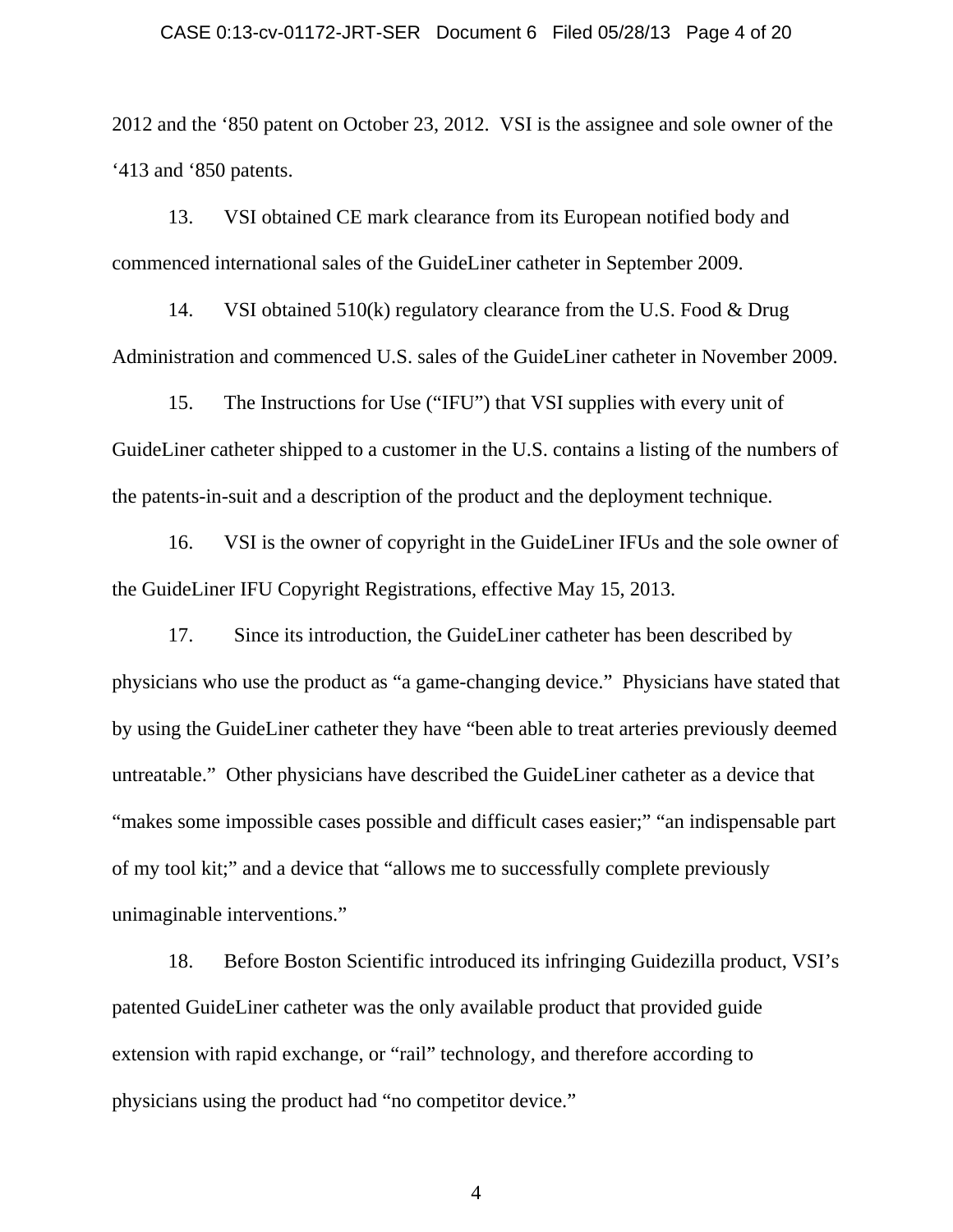#### CASE 0:13-cv-01172-JRT-SER Document 6 Filed 05/28/13 Page 5 of 20

19. Since 2010, twenty-two articles have been published in peer-reviewed medical journals on the GuideLiner catheter; VSI has published twelve case reports on a variety of beneficial clinical uses of the GuideLiner catheter; and five medical symposia have been held on GuideLiner catheter at medical meetings in the United States and Europe.

20. The GuideLiner catheter has been a commercially successful product for VSI. From 2010 to current, the GuideLiner catheter has been VSI's fastest growing product, with sales growth of 48% in the first quarter of 2013 over the prior year, to an annual rate of approximately \$20 million. GuideLiner catheter sales currently represent approximately 20% of VSI's total revenue.

### **Boston Scientific and its Infringing Guidezilla Product**

21. Boston Scientific is the largest medical device company in the U.S. market for interventional cardiology devices, with a 40% share of the market according to 2010 market research estimates. Boston Scientific sells a variety of medical devices into this market through its interventional cardiology division, including drug-eluting stents and guide catheters. Boston Scientific's worldwide 2012 revenue was \$7.2 billion.

22. Since VSI launched its GuideLiner catheter in 2009, interventional cardiologists have used VSI's GuideLiner catheter to deliver Boston Scientific's drugeluting stents into coronary arteries, of which Boston Scientific's sales and marketing employees have been well aware.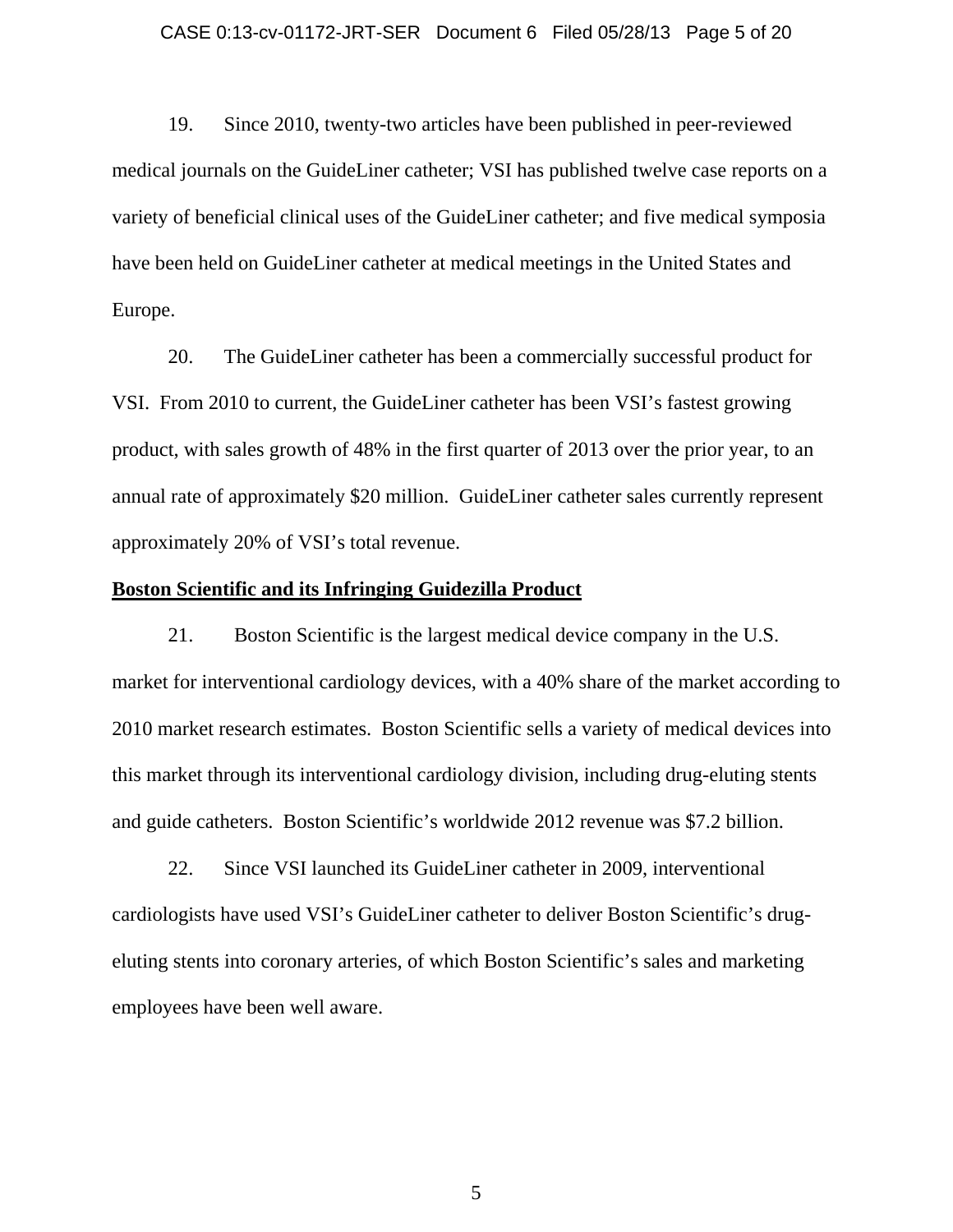23. On February 14, 2012, Boston Scientific filed a trademark application on "Guidezilla" for use as a medical guide catheter with the U.S. Patent & Trademark Office.

24. On October 2, 2012, VSI's CEO, Howard Root, met the president of Boston Scientific's Interventional Cardiology Division, Keven Ballinger, at an event sponsored by the trade organization LifeScience Alley in St. Louis Park, Minnesota. At the event, Root asked Ballinger if Boston Scientific was developing a new guide catheter called Godzilla or Guidezilla. In response, Ballinger stated that Boston Scientific hadn't developed a new guide catheter in over a decade.

25. On October 16, 2012, Root sent a letter to Ballinger informing him of the patents-in-suit. Ballinger did not respond.

26. Boston Scientific prepared its  $510(k)$  application with the U.S. Food  $\&$ Drug Administration ("FDA") for the Guidezilla catheter on December 6, 2012 and filed it on February 19, 2013. Boston Scientific's 510(k) filing identifies the GuideLiner catheter as the only predicate device for the Guidezilla catheter. The Guidezilla catheter "Intended Use / Indications for Use" included in the 510(k) application is the same as the Intended Use that VSI created and provides with its GuideLiner catheter.

27. As part of its filing with the FDA, Boston Scientific stated the following: "The GUIDEZILLA™ Guide Extension Catheter incorporates substantially equivalent device materials and design, packaging materials and design, fundamental technology, manufacturing processes, sterilization process and intended use as the GuideLiner® V2 (K112082)."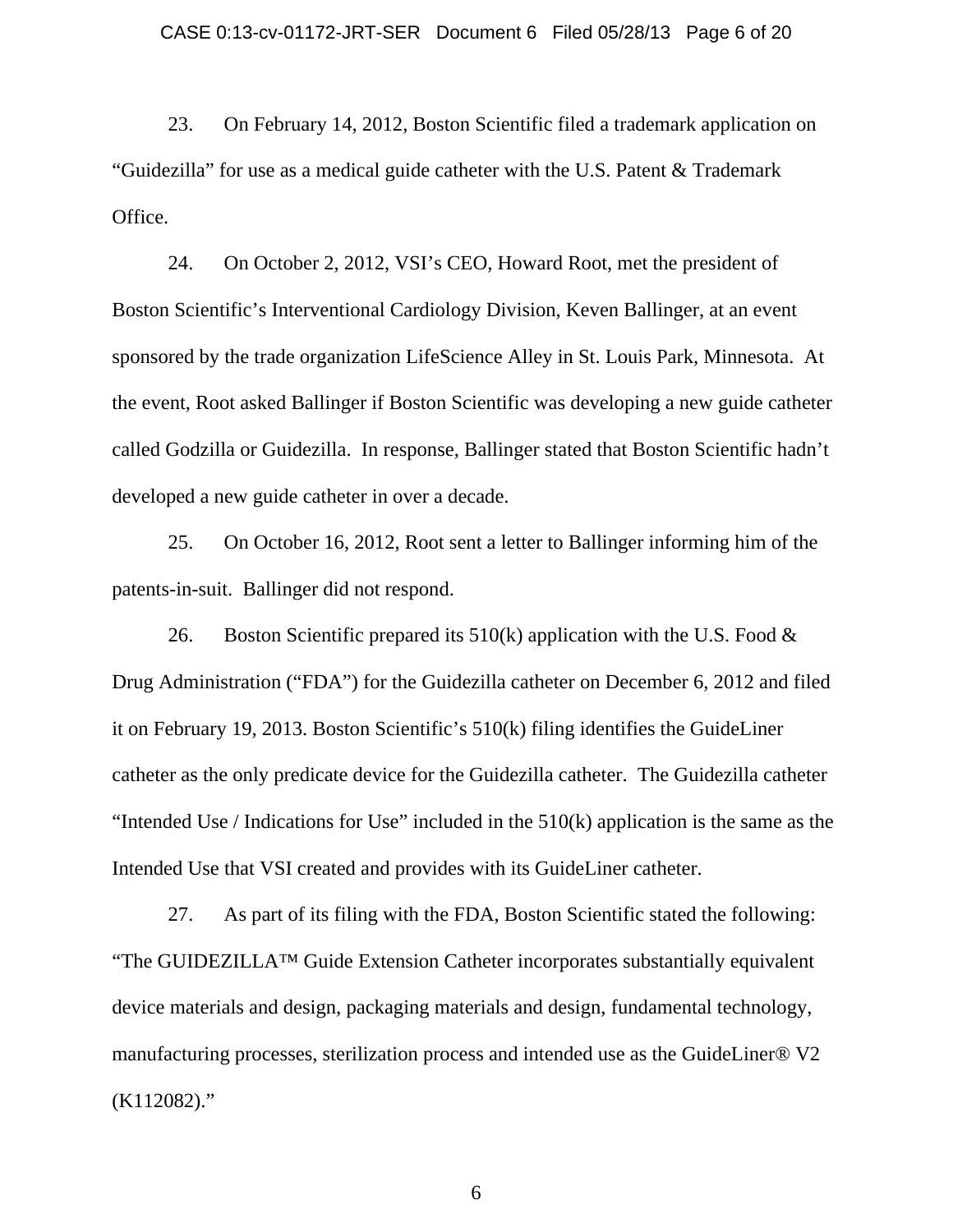28. Boston Scientific describes its Guidezilla catheter in its Directions for Use as "a single lumen rapid exchange catheter" with "a stainless steel proximal shaft with a 25 cm single lumen distal guide segment . . . ." This description is the same as VSI's description of its GuideLiner catheter in its IFU as "a single lumen rapid exchange catheter" with "a stainless steel shaft with a 25cm single lumen . . . ."

29. Boston Scientific's Directions for Use for its Guidezilla catheter is a copy

of the VSI IFU for its GuideLiner catheter, including the "Deployment Procedure" /

"Delivery Procedure" section as shown below (language copied from GuideLiner

Instructions into Guidezilla Directions is shown in bold):

| GuideLiner                                    | Guidezilla                                    |
|-----------------------------------------------|-----------------------------------------------|
| Deploy the GuideLiner catheter according to   | Deliver the Guidezilla device according to    |
| the following steps:                          | the following steps:                          |
| 1. Secure the previously inserted guidewire   | 1. Secure the previously inserted guidewire   |
| and backload the distal tip of the GuideLiner | and backload the distal tip of the Guidezilla |
| catheter onto the guidewire and advance       | device onto the guidewire and advance         |
| until the catheter is just proximal to the    | until the device is just proximal to the      |
| hemostasis valve.                             | hemostasis valve.                             |
| 2. Open the hemostasis valve and advance      | 2. Open the hemostasis valve and advance      |
| the GuideLiner catheter through the           | the Guidezilla device through the             |
| hemostasis valve and into the guide catheter. | hemostasis valve and into the guide catheter. |
| 3. Under fluoroscopy, advance the             | 3. Under fluoroscopy, advance the             |
| GuideLiner catheter up to a maximum of        | Guidezilla device up to a maximum of          |
| 15cm beyond the distal tip of the guide       | 15 cm beyond the distal tip of the guide      |
| catheter and into the desired location within | catheter and into the desired location within |
| the vessel.                                   | the vessel.                                   |
| <b>Warning: Never advance the GuideLiner</b>  | Warning: Never advance the Guidezilla         |
| catheter into a vessel with an effective      | device into a vessel with an effective        |
| diameter less than 2.5mm. Vessel injury,      | diameter less than 2.5 mm. Vessel injury,     |
| ischemia, and/or occlusion may result. If     | ischemia, and/or occlusion may result. If     |
| pressure in a vessel dampens after inserting  | pressure in a vessel dampens after inserting  |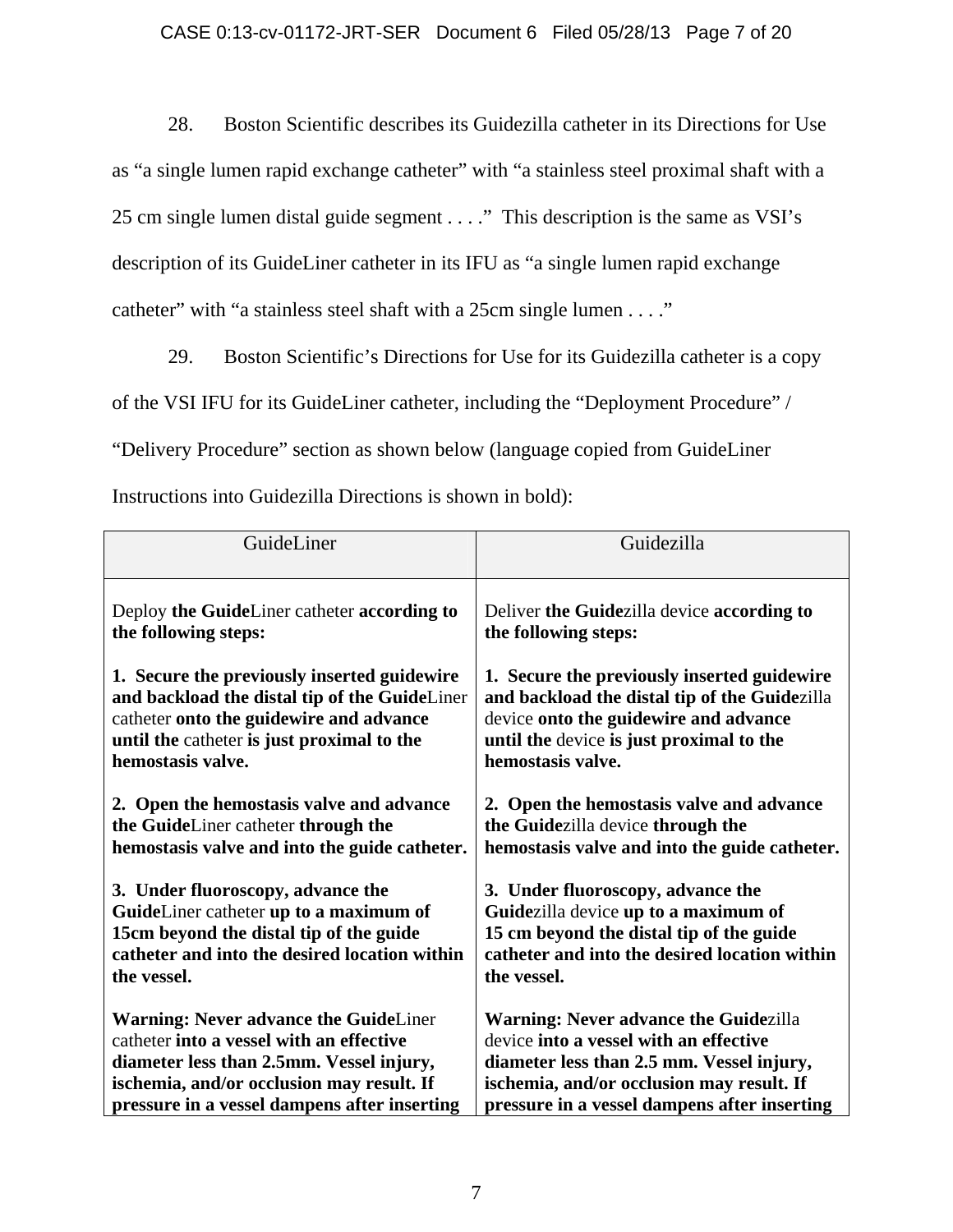| the GuideLiner catheter, withdraw the       | the Guidezilla catheter, withdraw the                                                           |
|---------------------------------------------|-------------------------------------------------------------------------------------------------|
| GuideLiner catheter until the pressure      | Guidezilla catheter until the pressure                                                          |
| returns to normal.                          | returns to normal.                                                                              |
| Warning: Due to the size and non-tapered    | Warning: Due to the size and non-tapered                                                        |
| tip of the GuideLiner, extreme care         | tip of the Guidezilla device, extreme care                                                      |
| must be taken to avoid vessel occlusion and | must be taken to avoid vessel occlusion and                                                     |
| damage to the wall of the vessels through   | damage to the wall of the vessels through                                                       |
| which this catheter passes.                 | which this catheter passes.*                                                                    |
| 4. Using fluoroscopy, confirm the desired   | 4. Using fluoroscopy, confirm the desired                                                       |
| position of the GuideLiner catheter in the  | position of the Guidezilla device in the                                                        |
| vessel.                                     | vessel.                                                                                         |
| 5. If performing an interventional          | 5. If performing an interventional                                                              |
| procedure, backload the interventional      | procedure, backload the interventional                                                          |
| device over the in place guidewire and      | device over the guidewire and                                                                   |
| advance the device through the guide        | advance the device through the guide                                                            |
| catheter and GuideLiner catheter into the   | catheter and Guidezilla device into the                                                         |
| desired vascular space.                     | desired vascular space.                                                                         |
|                                             | Note: Use caution when advancing the<br>interventional device into the distal guide<br>segment. |
| 6. Tighten the Y-adaptor hemostasis valve   | 6. Tighten the Y-adaptor hemostasis valve                                                       |
| securely on the proximal shaft of the       | securely on the proximal shaft of the                                                           |
| GuideLiner catheter to prevent back-        | Guidezilla device to prevent back-                                                              |
| bleeding.                                   | bleeding.                                                                                       |
| 7. Perform the catheterization procedure.   | 7. Perform the catheterization procedure.                                                       |
| After completing the procedure, remove the  | After completing the procedure, remove the                                                      |
| GuideLiner catheter prior to removing the   | Guidezilla device prior to removing the                                                         |
| guide catheter from the vessel.             | guide catheter from the vessel.                                                                 |

\* The order of the two warnings is reversed in the Guidezilla document.

30. Boston Scientific has infringed the GuideLiner IFU Copyright

Registrations, as described more fully below.

31. Boston Scientific received 510(k) clearance from the FDA for the

Guidezilla catheter on March 19, 2013.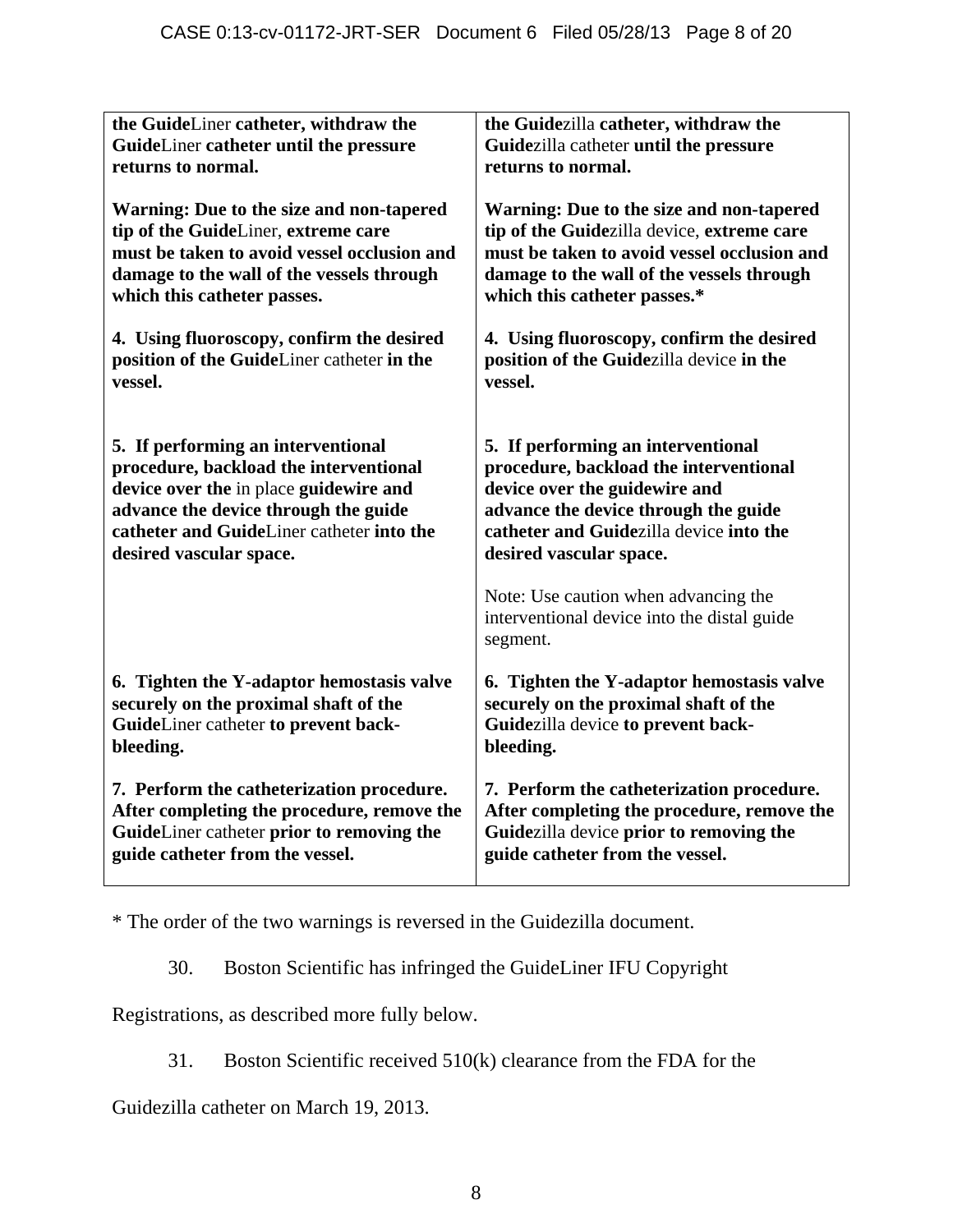#### CASE 0:13-cv-01172-JRT-SER Document 6 Filed 05/28/13 Page 9 of 20

32. Sam Rasmussen was employed as a Senior Product Manager at VSI from June 2006 through November 2006, a time period during which VSI was actively developing its GuideLiner catheter. Rasmussen voluntarily left VSI's employ in November 2006 and is currently employed as a Senior Product Manager at Boston Scientific. Rasmussen is responsible for providing marketing leadership for the launch of the Guidezilla catheter at Boston Scientific.

33. On March 21, 2013, Rasmussen contacted VSI's sales representative for the Minnesota territory, Matt Nigon, wanting to discuss the GuideLiner catheter. Rasmussen asked Nigon about the market size and pricing for the GuideLiner catheter.

34. On April 12, 2013, Boston Scientific provided a Guidezilla catheter for clinical use at Barnes Jewish Hospital in St. Louis, Missouri, where it was used on a patient. Additional Guidezilla catheters have been provided by Boston Scientific since April 12, 2013 for clinical use in California, Illinois, New York and numerous other states across the U.S.

35. On April 25, 2013, Root sent another letter to Ballinger asking to purchase a sample of the Guidezilla for evaluation, to see any analysis performed by Boston Scientific with respect to the patents-in-suit, and to discuss the issue. On May 3, 2013, Root received a written reply stating only that Ballinger had forwarded Root's letter to his legal department for review. As of the time of this filing, no further response has been received from Ballinger or Boston Scientific.

36. Boston Scientific's Guidezilla catheter is a copy of VSI's GuideLiner catheter. Guidezilla's design, materials, and dimensions are materially the same as those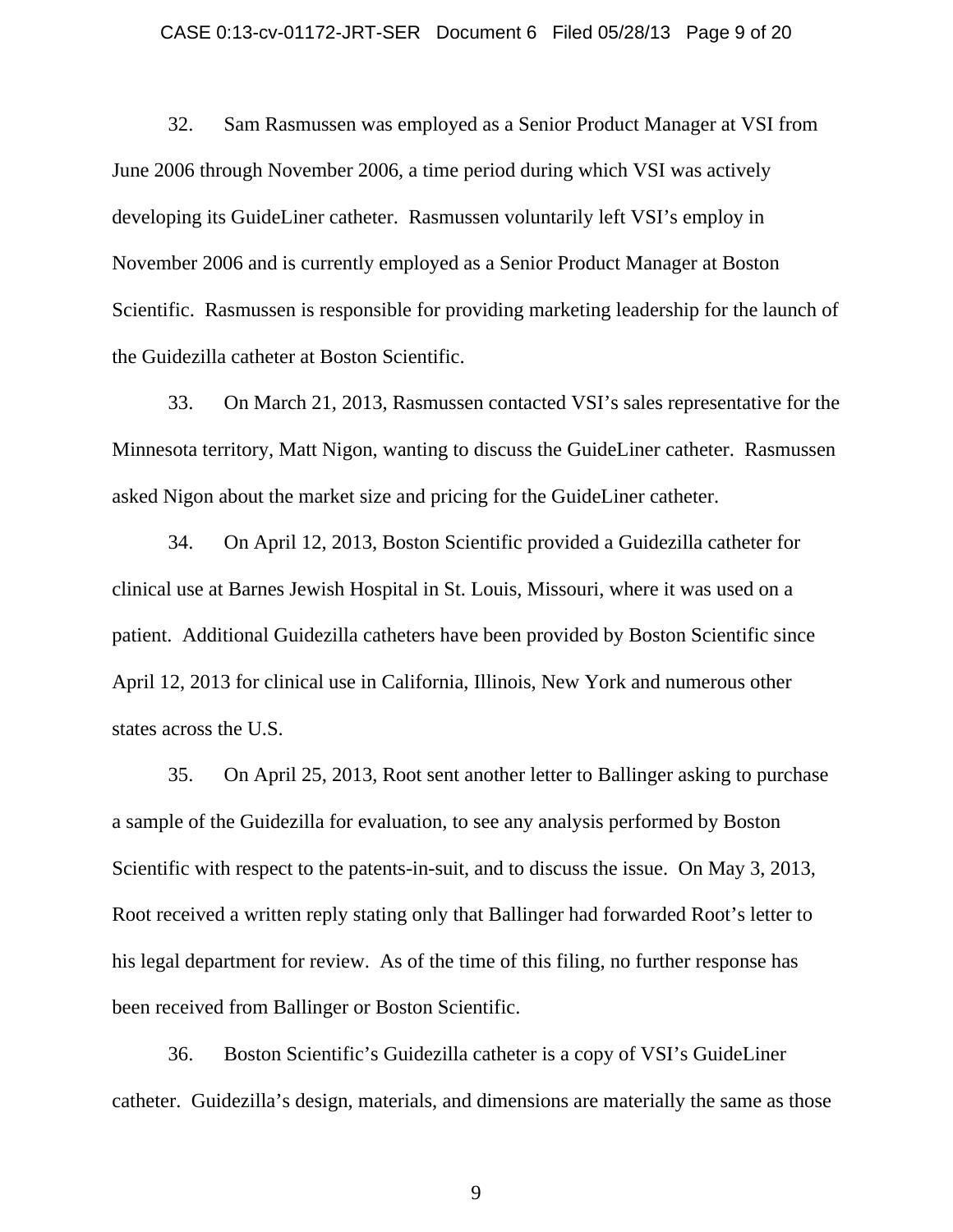### CASE 0:13-cv-01172-JRT-SER Document 6 Filed 05/28/13 Page 10 of 20

of GuideLiner and those described and claimed in the patents-in-suit. The drawings below show a comparison of Guidezilla and GuideLiner to Figure 1 of the patents-in-suit (orientation of the patent drawing has been reversed for comparison purposes):







37. The rapid exchange, or "rail," technology used in the Guidezilla catheter is materially the same as VSI's GuideLiner and as described and claimed in VSI's patentsin-suit. The drawing and photographs below show a comparison of rapid exchange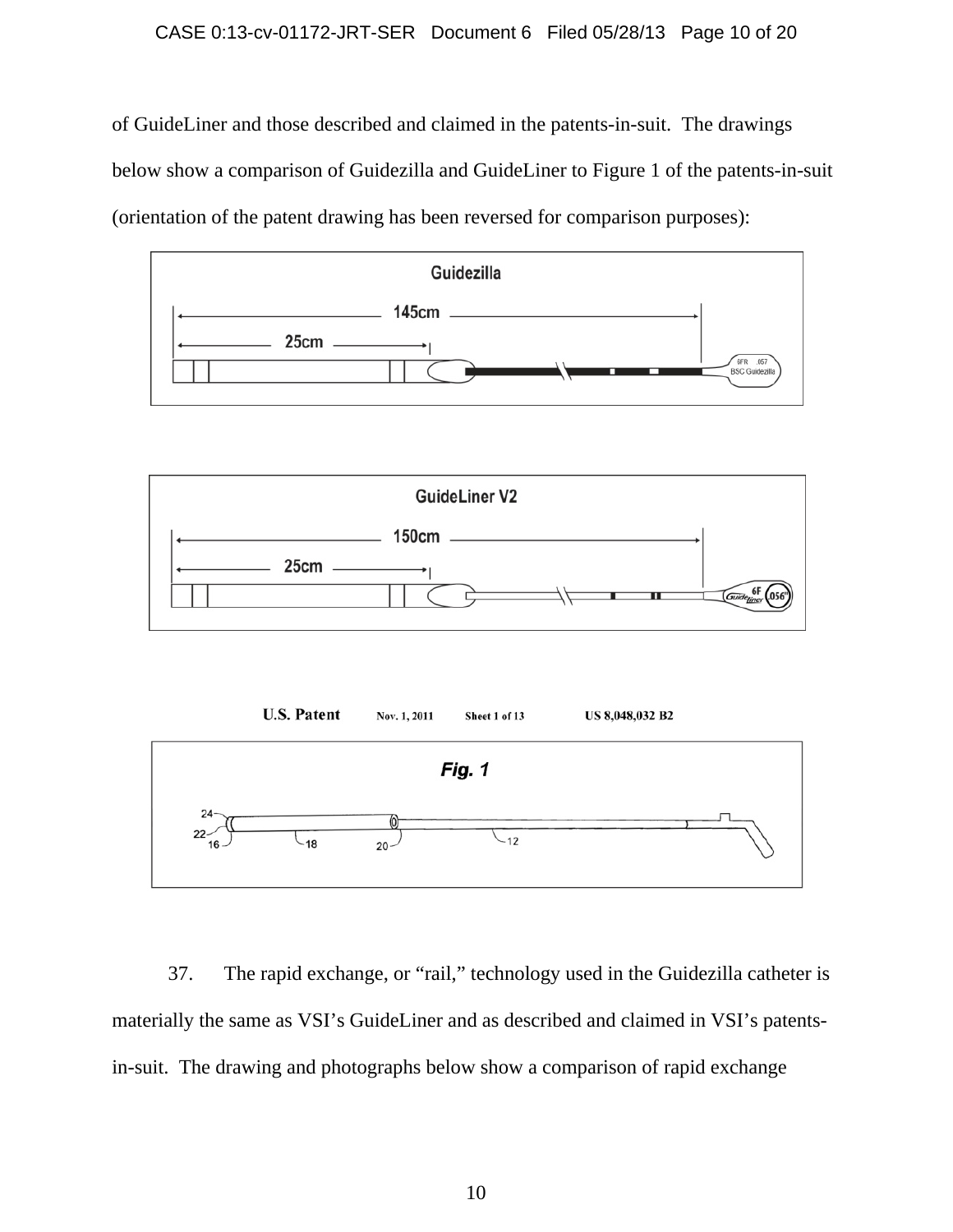transition of the Guidezilla and VSI's GuideLiner catheters and Figure 1 of VSI's

patents-in-suit:



38. Boston Scientific's Guidezilla catheter infringes one or more claims of the patents-in-suit, as described more fully below.

# **COUNT ONE Infringement of the '032 Patent**

39. VSI restates and incorporates by reference the allegations in paragraphs 1-

38.

40. VSI is the assignee and sole owner of the '032 patent.

41. Boston Scientific has infringed and continues to infringe one or more

claims of the '032 patent, including at least claims 1-8, 11-17, and 19, by making, using,

offering to sell, and selling (directly or through intermediaries), in this district and

elsewhere in the United States, coaxial guide catheters for cardiac catheterization

procedures, namely the Guidezilla catheter.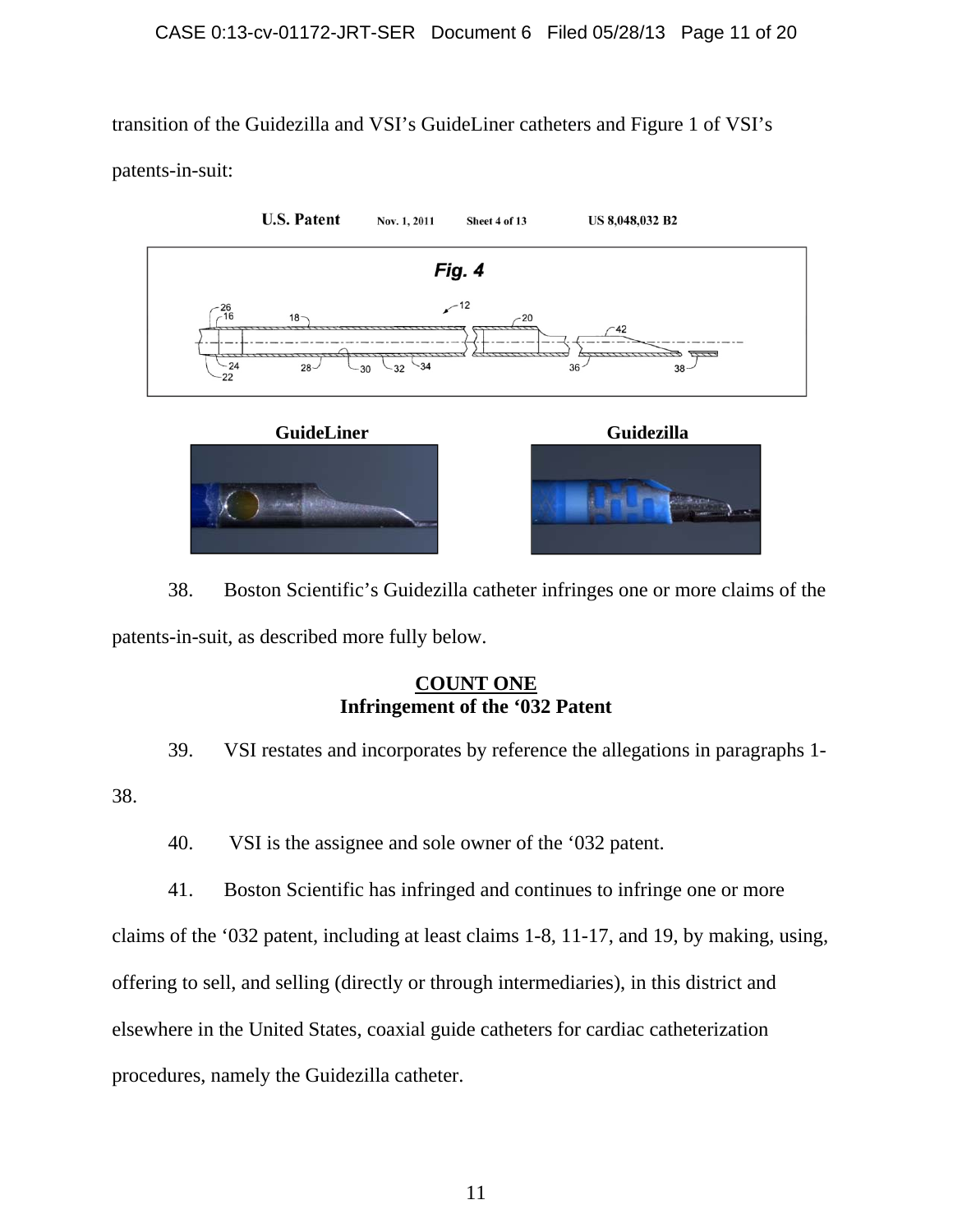#### CASE 0:13-cv-01172-JRT-SER Document 6 Filed 05/28/13 Page 12 of 20

42. VSI did not give Boston Scientific authorization or license to make, use, offer to sell, or sell the Guidezilla catheter.

43. At least as early as October 2, 2012, and likely much earlier, Boston Scientific had knowledge of the '032 patent, and knew that its actions infringe the '032 patent. Boston Scientific did not develop the Guidezilla on its own, but instead copied VSI's GuideLiner catheter. Boston Scientific has willfully infringed, and continues to willfully infringe, the '032 patent.

44. Boston Scientific's willful infringement of the '032 patent has caused and will continue to cause damage to VSI, causing irreparable harm for which there is no adequate remedy at law, unless enjoined.

## **COUNT TWO Infringement of the '413 Patent**

45. VSI restates and incorporates by reference the allegations in paragraphs 1- 44.

46. VSI is the assignee and sole owner of the '413 patent.

47. Boston Scientific has infringed and continues to infringe one or more claims of the '413 patent, including at least claims 1, 2, 4, 5, and 7-13, by making, using, offering to sell, and selling (directly or through intermediaries), in this district and elsewhere in the United States, coaxial guide catheters for cardiac catheterization procedures, namely the Guidezilla catheter, and using such catheters for cardiac catheterization procedures.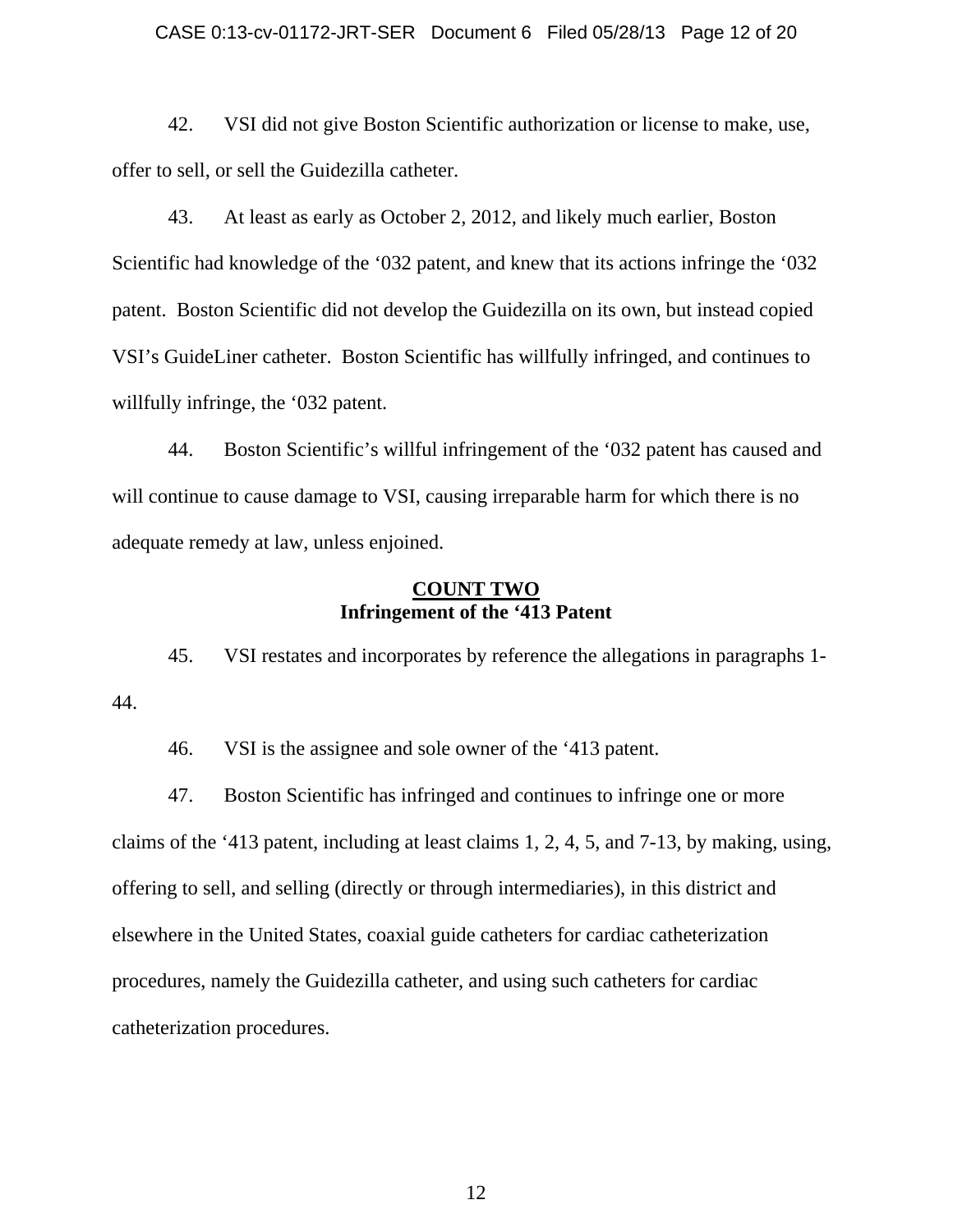#### CASE 0:13-cv-01172-JRT-SER Document 6 Filed 05/28/13 Page 13 of 20

48. Boston Scientific has induced and continues to induce infringement in this district and elsewhere in the United States of one or more claims of the '413 patent, including at least claims 1, 2, 4, 5, and 7-13, by, among other things, actively and successfully encouraging, instructing, enabling, and otherwise causing end users and/or customers to use its coaxial guide catheter for cardiac catheterization procedures, namely the Guidezilla catheter, in a manner which infringes the '413 patent.

49. At least as early as October 2, 2012, and likely much earlier, Boston Scientific had knowledge of the '413 patent. Boston Scientific did not develop the Guidezilla, or the instructions for using Guidezilla, on its own, but instead copied VSI's GuideLiner and its IFU. Boston Scientific has specifically intended that its end users and/or customers use the Guidezilla catheter in a way that infringes the '413 patent by, at a minimum, providing instructions to its end users and/or customers on how to use the accused products, and Boston Scientific knew that its actions would induce, have induced, and will continue to induce infringement by end users and/or customers.

50. Boston Scientific has contributed to and continues to contribute to the infringement of one or more claims of the '413 patent, including at least claims 1, 2, 4, 5, and 7-13, by offering to sell and selling (directly or through intermediaries), to end users and/or customers, in this district or elsewhere in the United States, its coaxial guide catheter for cardiac catheterization procedures, namely the Guidezilla catheter, that constitutes a material or apparatus for use in practicing a patented process covered by the '413 patent, constituting a material part of the invention, and that end users and/or customers have used in a manner that infringes one or more claims of the '413 patent.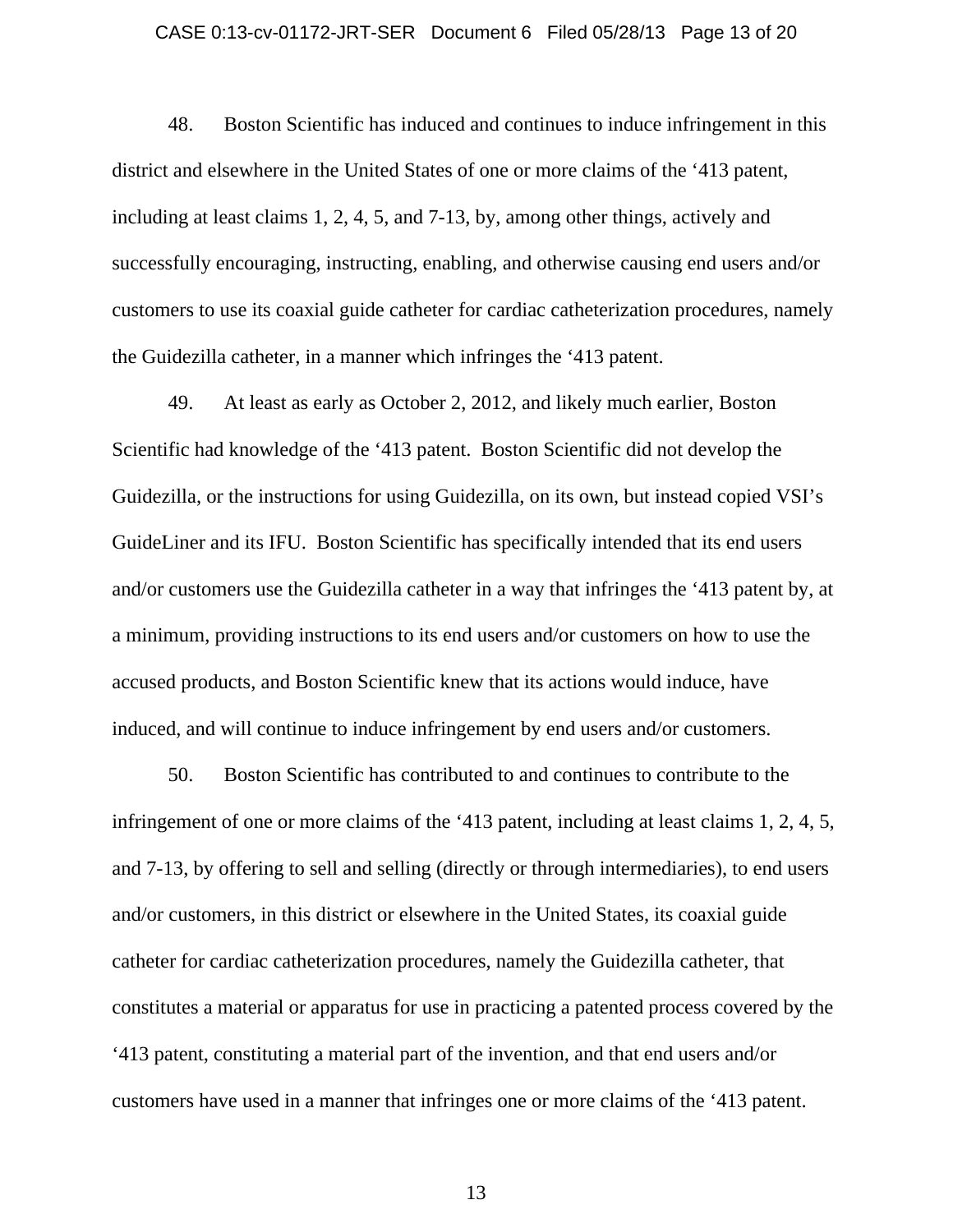#### CASE 0:13-cv-01172-JRT-SER Document 6 Filed 05/28/13 Page 14 of 20

51. Boston Scientific has known since at least as early as October 2, 2012, and likely much earlier, that its Guidezilla catheters are specially made and/or adapted for use(s) that infringe one or more claims of the '413 patent and are, therefore, not staple articles or commodities of commerce suitable for substantial noninfringing use.

52. VSI did not give Boston Scientific authorization or license to engage in the activities described above.

53. Boston Scientific has willfully infringed, willfully induced infringement of, and willfully contributed to the infringement of one or more claims of the '413 patent, and continues to do so.

54. Boston Scientific's willful infringement, willful inducement of infringement, and willful contributory infringement of the '413 patent has caused and will continue to cause damage to VSI, causing irreparable harm for which there is no adequate remedy at law, unless enjoined.

### **COUNT THREE Infringement of the '850 Patent**

55. VSI restates and incorporates by reference the allegations in paragraphs 1- 54.

56. VSI is the assignee and sole owner of the '850 patent.

57. Boston Scientific has infringed and continues to infringe one or more claims of the '850 patent, including at least claims 1-8, 12-18, and 20, by making, using, offering to sell, and selling (directly or through intermediaries), in this district and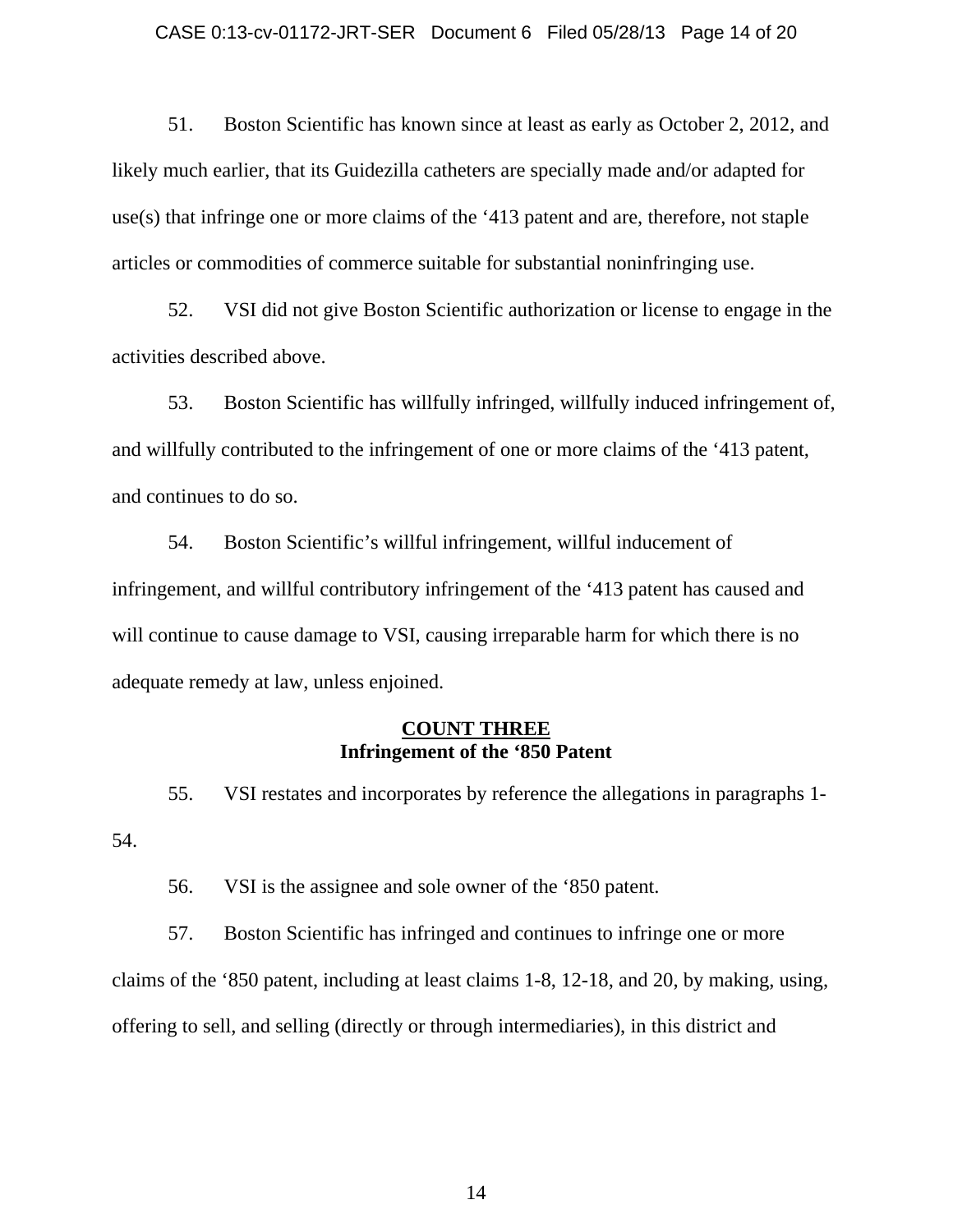#### CASE 0:13-cv-01172-JRT-SER Document 6 Filed 05/28/13 Page 15 of 20

elsewhere in the United States, coaxial guide catheters for cardiac catheterization procedures, namely the Guidezilla catheter, with standard guide catheters.

58. Boston Scientific has induced and continues to induce infringement in this district and elsewhere in the United States of one or more claims of the '850 patent, including at least claims 1-8, 12-18, and 20, by, among other things, actively and successfully encouraging, instructing, enabling, and otherwise causing end users and/or customers to use its coaxial guide catheter for cardiac catheterization procedures, namely the Guidezilla catheter, along with standard guide catheters, as a system which infringes the '850 patent.

59. At least as early as October 2, 2012, and likely much earlier, Boston Scientific had knowledge of the application that issued as the '850 patent, and knew that its Guidezilla product, when used with standard guide catheters, would infringe the '850 patent when issued. Boston Scientific did not develop the Guidezilla on its own, but instead copied VSI's GuideLiner. Boston Scientific has specifically intended that its end users and/or customers use the Guidezilla catheter, along with standard guide catheters, as a system which infringes the '850 patent by, at a minimum, providing instructions to its end users and/or customers on how to use the accused products, and Boston Scientific knew that its actions would induce, have induced, and will continue to induce infringement by end users and/or customers.

60. Boston Scientific has contributed to and continues to contribute to the infringement of one or more claims of the '850 patent, including at least claims 1-8, 12- 18, and 20, by offering to sell and selling (directly or through intermediaries), to end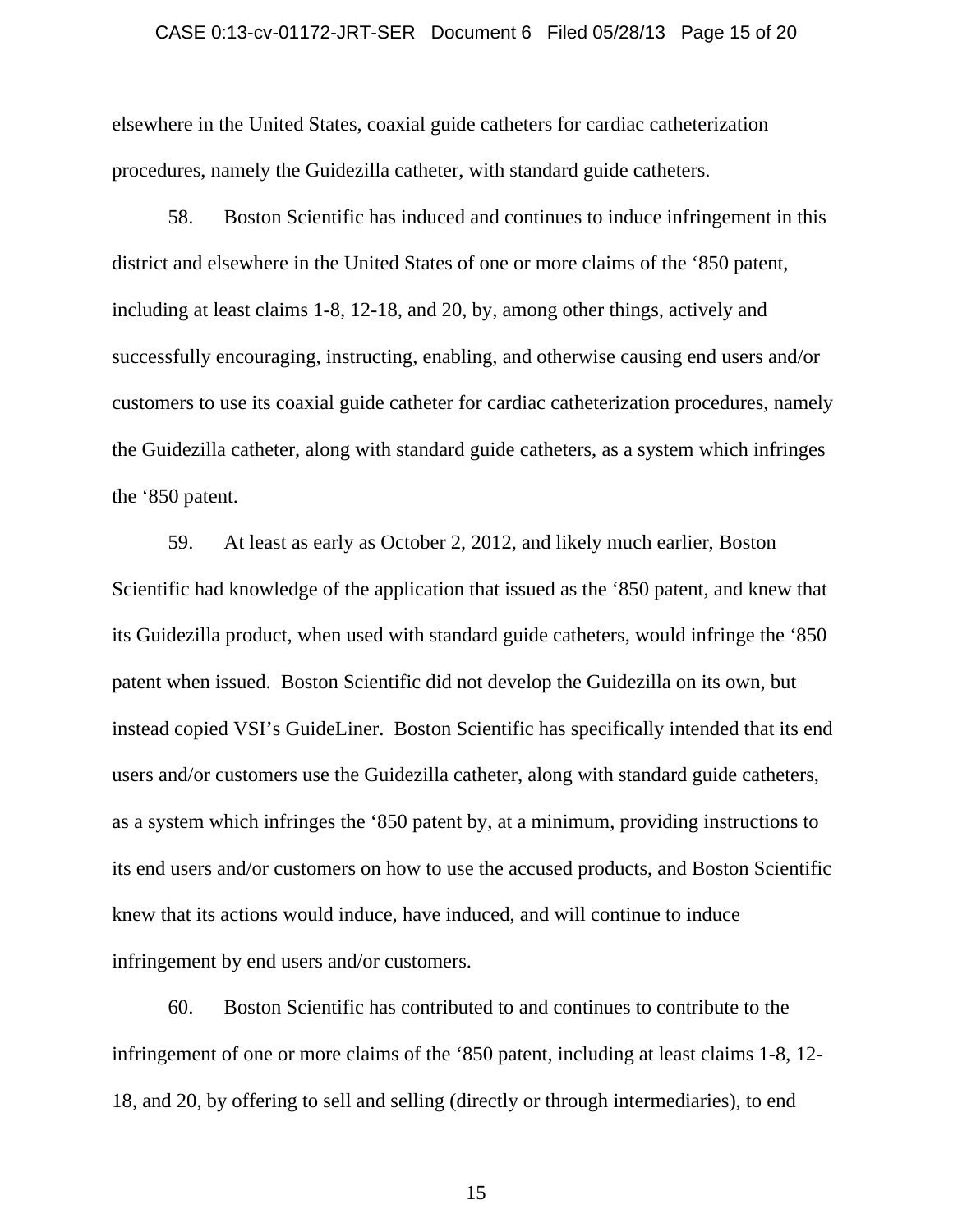#### CASE 0:13-cv-01172-JRT-SER Document 6 Filed 05/28/13 Page 16 of 20

users and/or customers, in this district or elsewhere in the United States, its coaxial guide catheter for cardiac catheterization procedures, namely the Guidezilla catheter, that constitutes a component of a machine, manufacture, combination or composition covered by the '850 patent, constituting a material part of the invention, and that end users and/or customers have used the Guidezilla catheter as part of a system that infringes one or more claims of the '850 patent.

61. At least as early as October 2, 2012, and likely much earlier, Boston Scientific knew that its Guidezilla catheters are specially made and/or adapted for use(s) as part of a system that would infringe one or more claims of the '850 patent when issued and are, therefore, not staple articles or commodities of commerce suitable for substantial noninfringing use.

62. VSI did not give Boston Scientific authorization or license to engage in the activities described above.

63. Boston Scientific has willfully infringed, willfully induced infringement, and willfully contributed to infringement of one or more claims of the '850 patent and continues to do so.

64. Boston Scientific's willful infringement, willful inducement of infringement, and willful contributory infringement of the '850 patent has caused and will continue to cause damage to VSI, causing irreparable harm for which there is no adequate remedy at law, unless enjoined.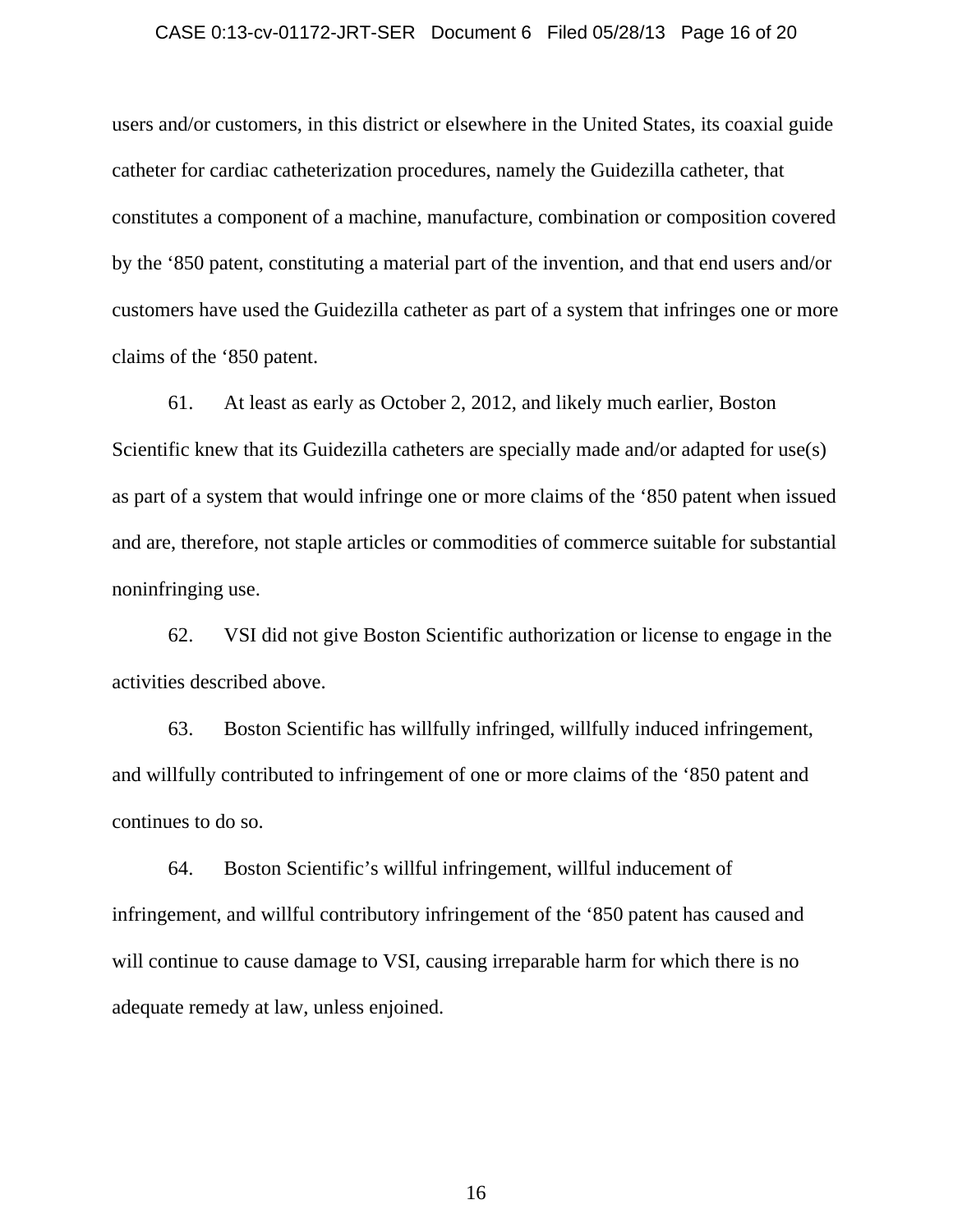# **COUNT FOUR Copyright Infringement**

65. VSI restates and incorporates by reference the allegations in paragraphs 1- 64.

66. VSI is the sole owner of copyright in the GuideLiner IFUs.

67. VSI provided notice of its copyright on the first and every subsequent published copy of the GuideLiner IFUs.

68. VSI deposited the GuideLiner IFUs with the United States Copyright Office on May 15, 2013, and is the sole owner of the GuideLiner IFU Copyright Registrations.

69. Boston Scientific has infringed VSI's copyright in the GuideLiner IFUs as provided in 17 U.S.C. §501 by, among other things, copying and distributing copies of the GuideLiner IFUs as the Guidezilla Directions for Use in this district and elsewhere in the United States and in the world.

70. VSI did not authorize Boston Scientific to copy or distribute copies of the GuideLiner IFUs.

71. Boston Scientific knew or should have known of VSI's copyright in the GuideLiner IFUs, and proceeded to copy and distribute copies of the GuideLiner IFUs as the Guidezilla Directions for Use. Boston Scientific's violation of VSI's copyright has been and continues to be willful.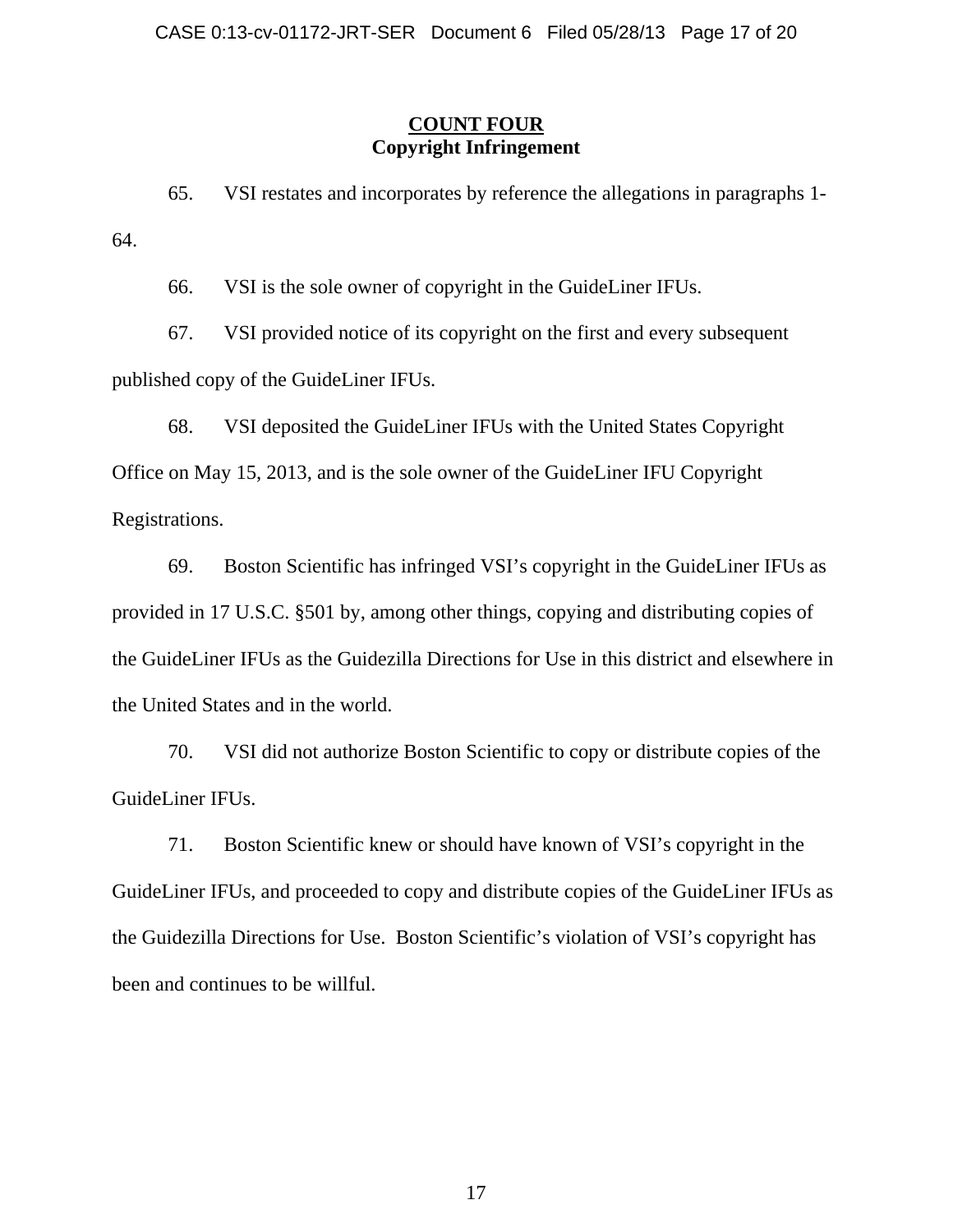72. Boston Scientific's willful copyright infringement has caused and will continue to cause damage to VSI, causing irreparable harm for which there is no adequate remedy at law, unless enjoined.

#### **JURY DEMAND**

VSI requests a trial by jury pursuant to Rule 38 of the Federal Rules of Civil Procedure.

### **PRAYER FOR RELIEF**

WHEREFORE, Vascular Solutions, Inc. prays for Judgment:

(a) In favor of VSI and against Boston Scientific on all of VSI's claims;

(b) Finding that Boston Scientific has willfully infringed one or more claims of the patents-in-suit, has willfully induced others to infringe one or more claims of the patents-in-suit, and has willfully contributed to infringement of one or more claims of the patent-in-suit;

(c) Preliminarily and permanently enjoining Boston Scientific, its agents, servants, employees, officers, directors, successors, licensees, assigns, and all others in active concert or participation with Boston Scientific, from making, using, offering to sell, or selling its Guidezilla catheters in the United States, or from otherwise infringing, inducing infringement, and contributing to the infringement of claims of the patents-insuit;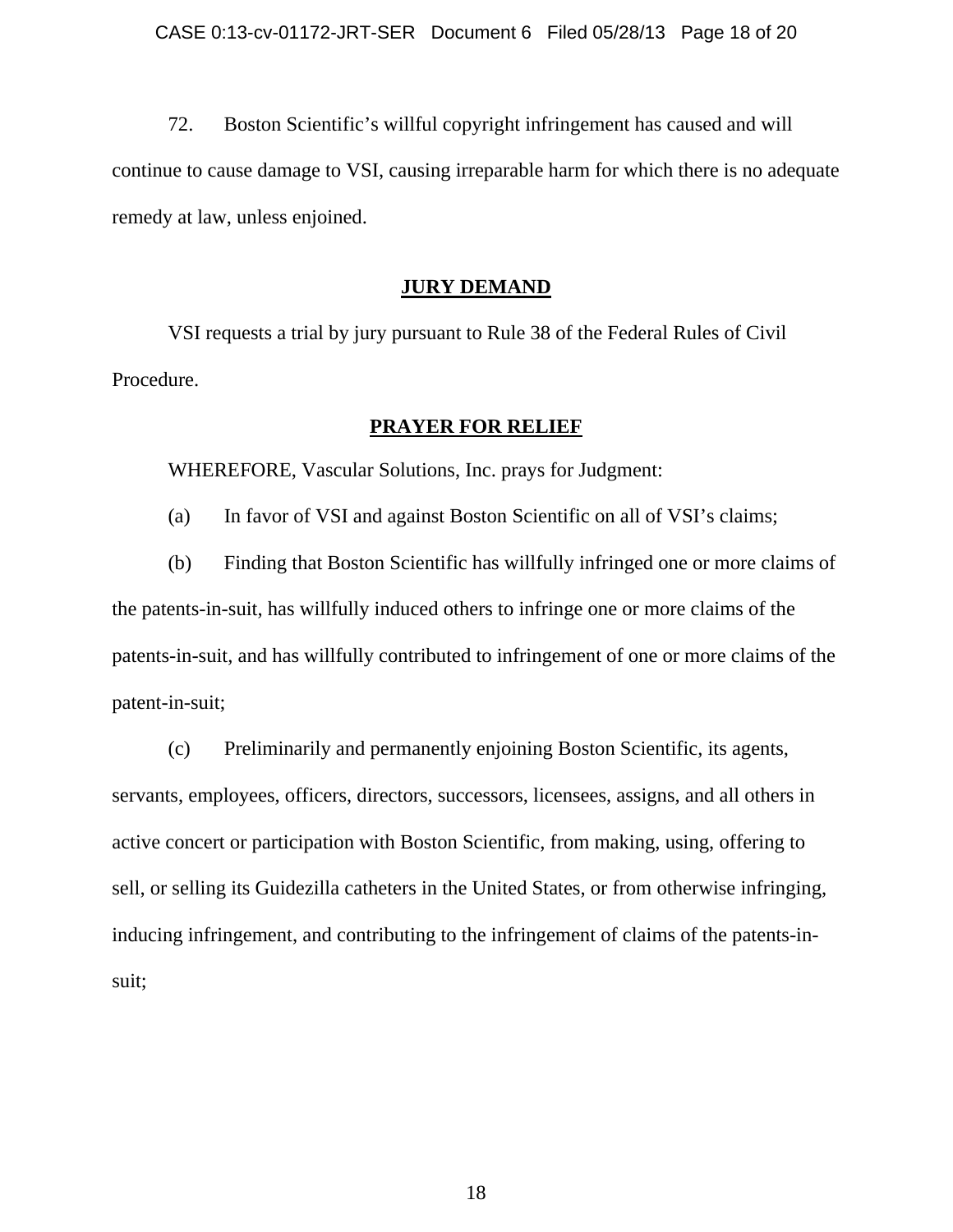(d) Awarding VSI damages adequate to compensate VSI for Boston Scientific's acts of patent infringement, together with pre-judgment and post-judgment interest;

(e) Declaring this to be an exceptional case and awarding VSI enhanced damages and reasonable attorneys' fees and costs pursuant to 35 U.S.C. § 285;

(f) Finding that Boston Scientific has willfully infringed VSI's copyright in the GuideLiner IFUs;

(g) Permanently enjoining Boston Scientific, its agents, servants, employees, officers, directors, successors, licensees, assigns, and all others in active concert or participation with Boston Scientific, from distributing further copies of the Guidezilla Directions for Use, or from otherwise infringing VSI's copyright in the GuideLiner IFUs;

(h) Ordering Boston Scientific to deliver up for destruction all copies of the Guidezilla Directions for Use in its or its agents' possession;

(i) Awarding VSI damages adequate to compensate VSI for Boston Scientific's acts of copyright infringement, as well as any unlawful profits earned by Boston Scientific, together with pre-judgment and post-judgment interest;

(j) Awarding VSI reasonable attorneys' fees and costs pursuant to 17 U.S.C. § 505;